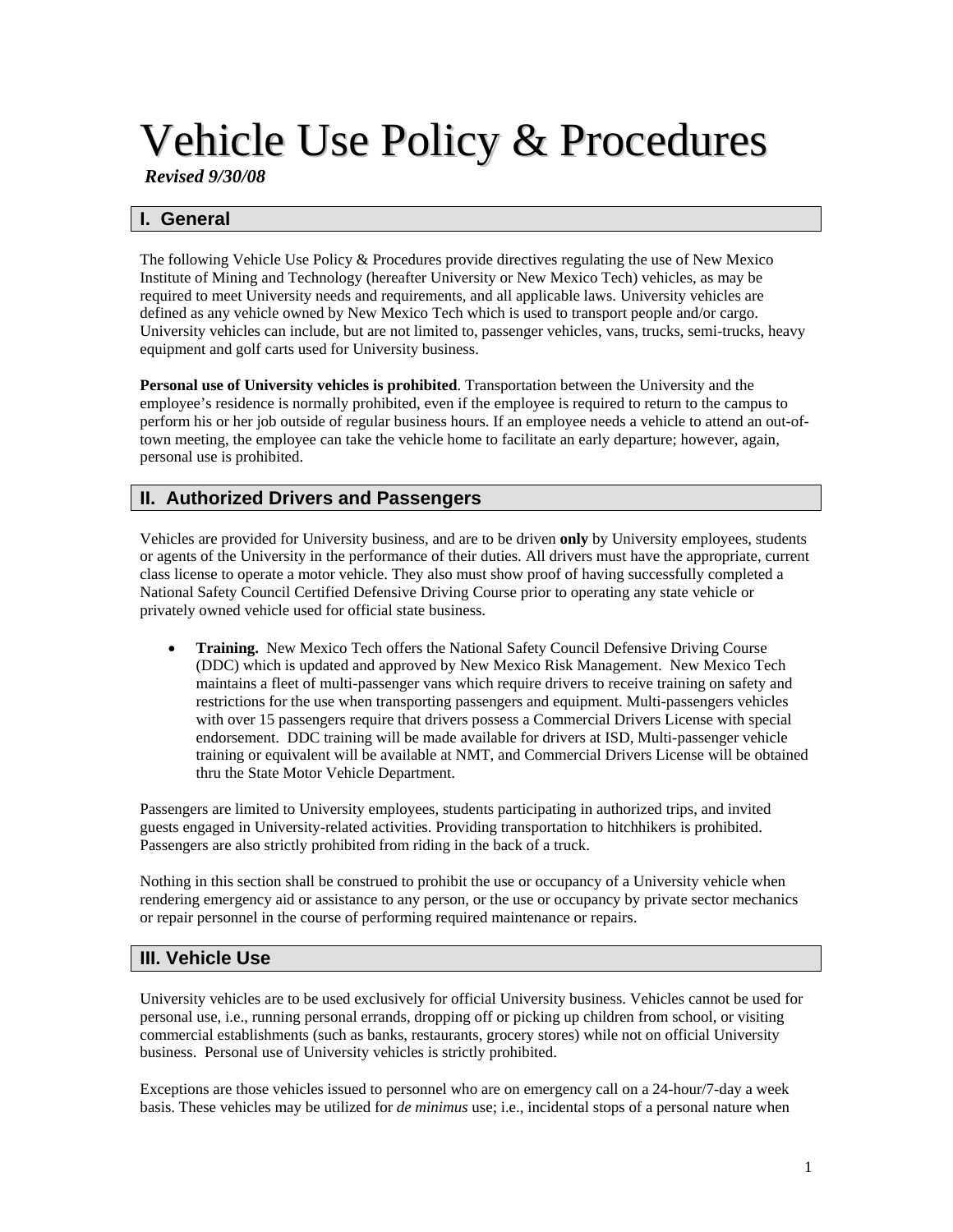traveling to and from work. In addition, long-term field research or out-of-town business might require authorized personnel to purchase supplies and/or fuel, or engage in other *de minimus* use, while traveling in a University vehicle.

Field research is often conducted in rural areas with limited commercial resources. It is not uncommon for the only dining establishment within miles to also serve alcoholic beverages. Drivers are urged to use common sense when parking a University vehicle near an establishment that might be misconstrued by the public as a violation of this policy.

Some vehicles are issued to individuals as a condition of their employment with the University. Users must be aware that any applicable IRS guidelines apply, and that a semi-annual report (at FYE 6/30/xx and CYE 12/31/xx) is to be submitted to the University Business Office and Payroll Department with appropriate documentation providing a breakdown denoting business and personal mileage.

- **A. Identification**. New Mexico state regulations require that all state vehicles be marked with certain identifying information on the front doors of all vehicles. The NMT Property Office is responsible for applying the standard NMT decal, or logo, to all University vehicles. All University vehicles must bear the standard logo. Any other proposed decal must be approved by the Property Office and the Vice President for Administration and Finance. Anyone, regardless of job title or position, who removes a decal from a University vehicle can be subject to an official reprimand and other disciplinary action as deemed necessary.
- **B. License plate**. All University vehicles will have the proper Government plates issued to government agencies, as required by law.
- **C. Out-of-State and Out-of-Country Travel in University Vehicles**. The department/division director must approve in advance all out of state and out of country travel in University vehicles. The authorized driver must ensure that the vehicle contains proper insurance and registration documents for out of country travel. Personnel intending to take a vehicle out of the country must contact and inform the Property Office, which will provide the authorized driver with the proper documentation (copies of the vehicle registration and certificate of insurance).
- **D. Vehicle rental**. Vehicles are reserved from the Facilities Management department on a firstcome, first-served basis. Reservations should be made two to three weeks in advance by notifying the Facilities Management Front Desk staff at 505-835-5533. In addition, the University maintains a small fleet of 11-passenger vans which requires drivers to receive specialized training. The course is offered weekly through the University's Information Services Department, or ISD (505- 835-5700).

# **IV. Responsibility and Maintenance**

Departments/divisions may purchase vehicles with funds from contracts, grants, etc., subject to State, University and contract/grant restrictions. The department by which a vehicle is used is responsible for the maintenance and safe operation of the vehicle. An authorized driver must immediately take steps to report any mechanical or operating problem that occurs while a University vehicle is in operation. An authorized driver must not continue to operate a University vehicle if such operation could endanger any person or property, nor should anyone be ordered to operate an unsafe vehicle.

Each department/division shall ensure that current copies of the following documents are kept in the glove compartment of all University vehicles in its custody: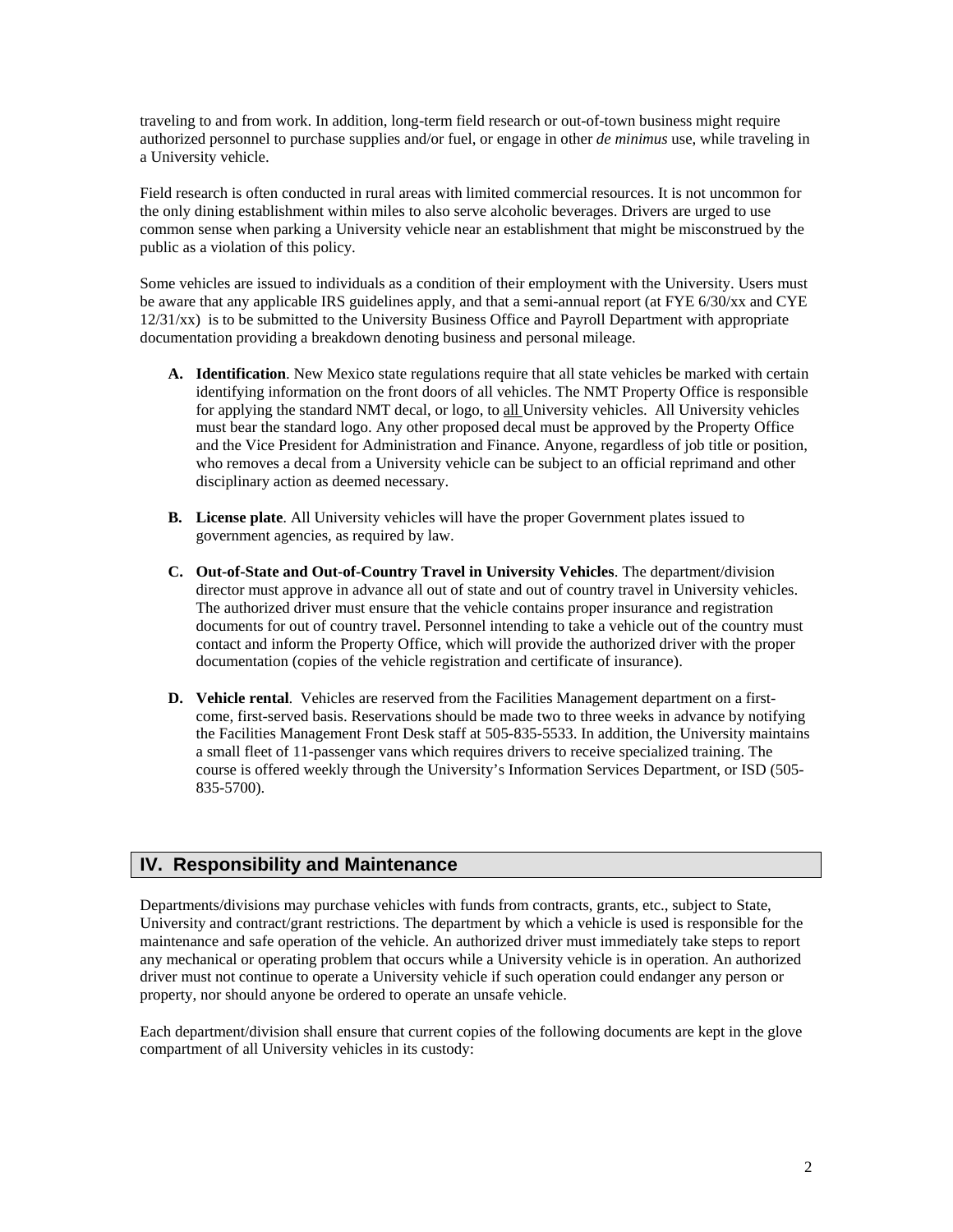- **A. Fuel Credit Cards**. Detailed instructions and procedures for use of the fuel credit card, a list of authorized purchases, and a current list of statewide-authorized vendors. (Please see Business Office policies for fuel card policy and procedures.)
- **B. Vehicle Maintenance**. Manufacturer's specifications or other authorized specifications.
- **C. Emergency repairs**. Instructions and procedures for emergency repairs of mechanical breakdowns during and after normal business hours.
- **D. Lube & Oil Shop**. The Lube & Oil Shop Mechanic maintains a single-employee operation under the oversight of the Facilities Management [Associate Director of Engineering.](http://externalweb.nmt.edu/pplant/engineering.htm) The Mechanic provides the Associate Director with reports based on mirrored files that reflect the service history of every tax-supported vehicle on the New Mexico Tech campus.

 The Mechanic notifies the respective department/divisions of fleet vehicles scheduled for regular lube maintenance: Every three months or 3,000 miles, whichever comes first.

 The Mechanic maintains a supply of oil filters for the variety of vehicles serviced by the shop, and schedules service activities based on the vehicle's maintenance record and frequency of use.

 The Mechanic conducts vehicular safety inspections to ensure vehicle is "sound" for regular use; if not, vehicle is referred to the Garage.

#### **V. Traffic Laws and Operator Conduct**

- **A.** Authorized drivers shall obey all applicable traffic laws while operating a University vehicle.
- **B.** Authorized drivers must exercise appropriate caution and prudence while operating a University vehicle.
- **C.** Authorized drivers shall not engage in discourteous behavior or inappropriate conduct while operating a University vehicle.
- **D.** Authorized drivers shall not use University vehicles for inappropriate or illegal activities.
- **E.** Cellular phone use is strongly discouraged while driving a University vehicle. Drivers should pull off the road and park before making or answering a call.
- **F.** Authorized drivers shall operate University vehicles at, or below, posted speed limits.
- **G.** An authorized driver who receives a traffic citation or parking ticket while using a University vehicle shall be personally responsible for the citation or ticket.
- **H.** All drivers and passengers in University vehicles must wear a seat belt.

## **VI. Insurance and Accident Reporting**

All University vehicles are state-owned and as such are insured for liability, comprehensive and collision, under the State Risk Management Pool. All comprehensive and collision coverage is subject to a \$1000 deductible. Payment of the deductible is the responsibility of the department assigned the vehicle or to the appropriate service center in the event the vehicle's operating costs are normally charged thru this recovery mechanism.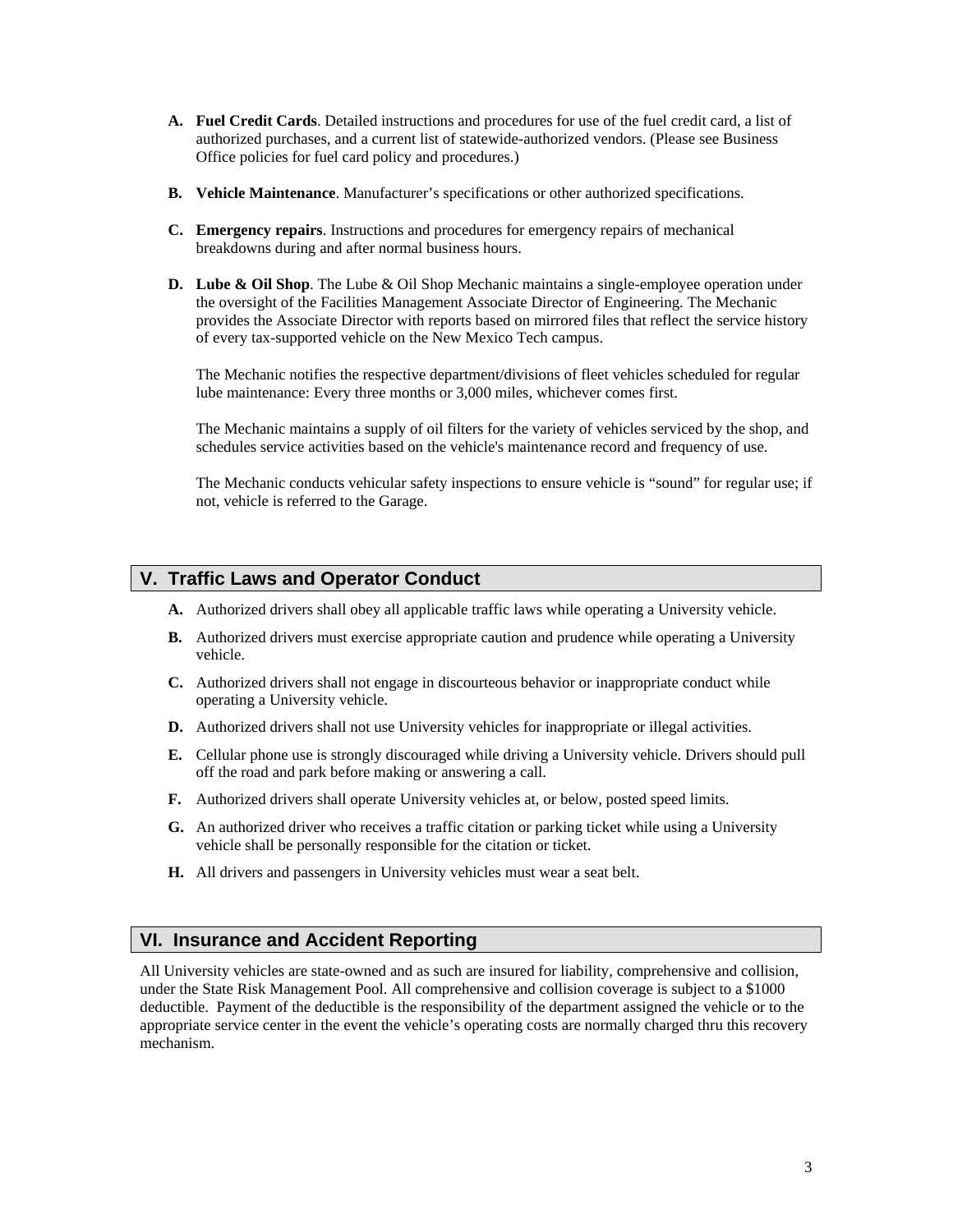In the event of an accident, Campus Police shall be notified immediately (505-835-5435). The responding officer(s) then can contact the appropriate local law enforcement agency to coordinate emergency services, if necessary. Any accident report needs to be completed on-site and turned in to Campus Police within 48 hours. The completed accident reports then shall be forwarded to the NMT Department of Human Resources at 505-835-5206 to file the proper documents for insurance.

Loss of personal property is not covered by Risk Management and is the personal responsibility of the individual, who should have his or her own insurance.

## **VII. Prohibitions**

- **A.** No person shall operate a University vehicle while under the influence of intoxicating alcohol, controlled substances, or illegal drugs.
- **B.** No person shall transport intoxicating alcohol of any type, whether in open or unopened containers, while operating or occupying a University vehicle.
- **C.** No person shall operate a University vehicle when he or she is so impaired by a legal drug that he or she is rendered incapable of operating a motor vehicle in a safe and responsible manner.
- **D.** No person shall smoke or use smokeless tobacco products of any type in any University vehicle.
- **E.** No person shall possess a firearm while operating a motor vehicle unless he or she is a certified law enforcement officer on duty, or has been authorized by the appropriate Cabinet official.
- **F.** No pets allowed at any time in University vehicles. Department/division directors may authorize canine patrols or transportation of other animals upon written request.
- **G.** The use of radar detectors in state vehicles is prohibited.

## **VIII. Violations and Penalties**

- **A.** An employee or student who receives a traffic citation for driving under the influence of intoxicating liquor or drugs is subject to the revocation or suspension of his or her University driving privileges.
- **B.** Failure to obey any applicable traffic laws while driving or occupying a University vehicle may result in suspension or revocation of their University driving privileges.
- **C.** A University employee or student may be assessed for the loss or damage of a University vehicle if the loss or damage was caused while driving under the influence of alcohol or drugs, or reckless driving.
- **D.** Any employee or student violating the regulations contained in this policy may be subject to an official reprimand and other disciplinary action as deemed necessary and appropriate by the jurisdictional department/division of the University based on University personnel policies. Said employee or student will be given an opportunity to explain his or her actions and any extenuating circumstances prior to the administration of disciplinary action.

## **IX. Administration of Procedures**